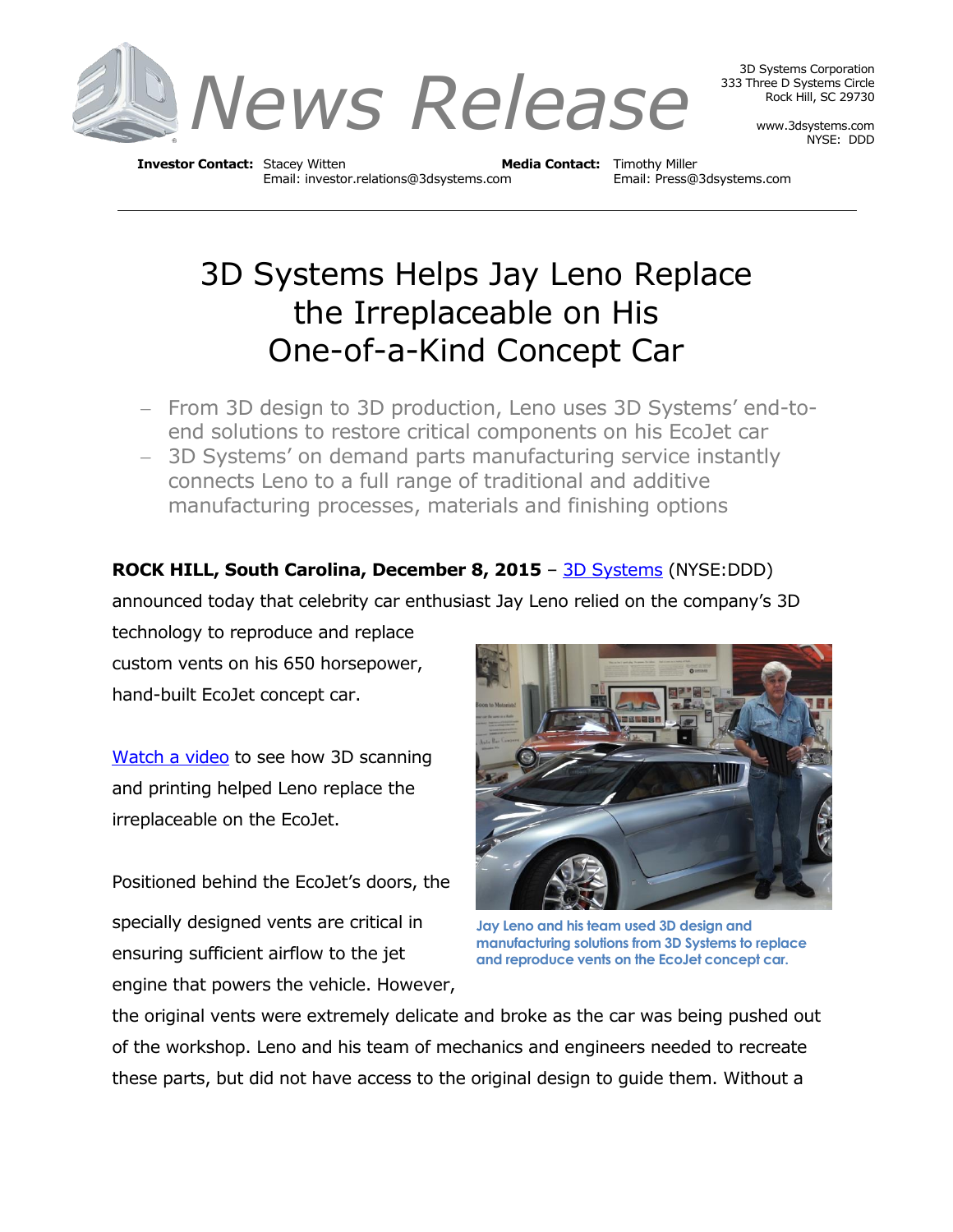CAD file to work from, Leno and his team turned to 3D Systems to digitally manufacture perfect replacements.

The team first used 3D Systems Geomagic Design™ X software to convert 3D scan data from broken vent pieces into solid, editable CAD models. Working with these models, the team was able to reconstruct and optimize the original vents on-screen in less than half-an-hour, wherein traditional methods would have taken nearly a week of hand modeling per vent due to the EcoJet's custom-built asymmetry. Leno's team then sent the digital file of the restored vents to 3D Systems' on demand parts manufacturing service, Quickparts®, to 3D print them using the company's Selective Laser Sintering (SLS) technology and apply the necessary finishing processes.

Choosing Quickparts provided Leno and his team access to the widest range of 3D printing technologies and materials, including 3D Systems DuraForm® HST, a lightweight, fiber-filled nylon ideal for functional prototypes and end-use parts that require stiffness and elevated thermal resistance. The experts at Quickparts were not only able to deliver the ultra-clean lines and robust physical properties demanded of the EcoJet, but also significantly improve the vents' strength-to-weight ratio using a fraction of the time and money that traditionally manufactured custom vents would require.

"It is amazing, how we just take 3D scans and come back with end-use parts that fit perfectly," said Jay Leno, who regularly uses 3D Systems' printers, materials, software and on demand services to restore and maintain his collection of more than 200 vehicles. "With 3D printing, the automotive industry has changed more in the last decade than it previously did in the last century."

To learn more about Jay Leno's collection, please visit [www.nbc.com/jay-lenos-garage](http://www.nbc.com/jay-lenos-garage)

## **About 3D Systems**

3D Systems provides the most advanced and comprehensive 3D digital design and fabrication solutions available today, including 3D printers, print materials and